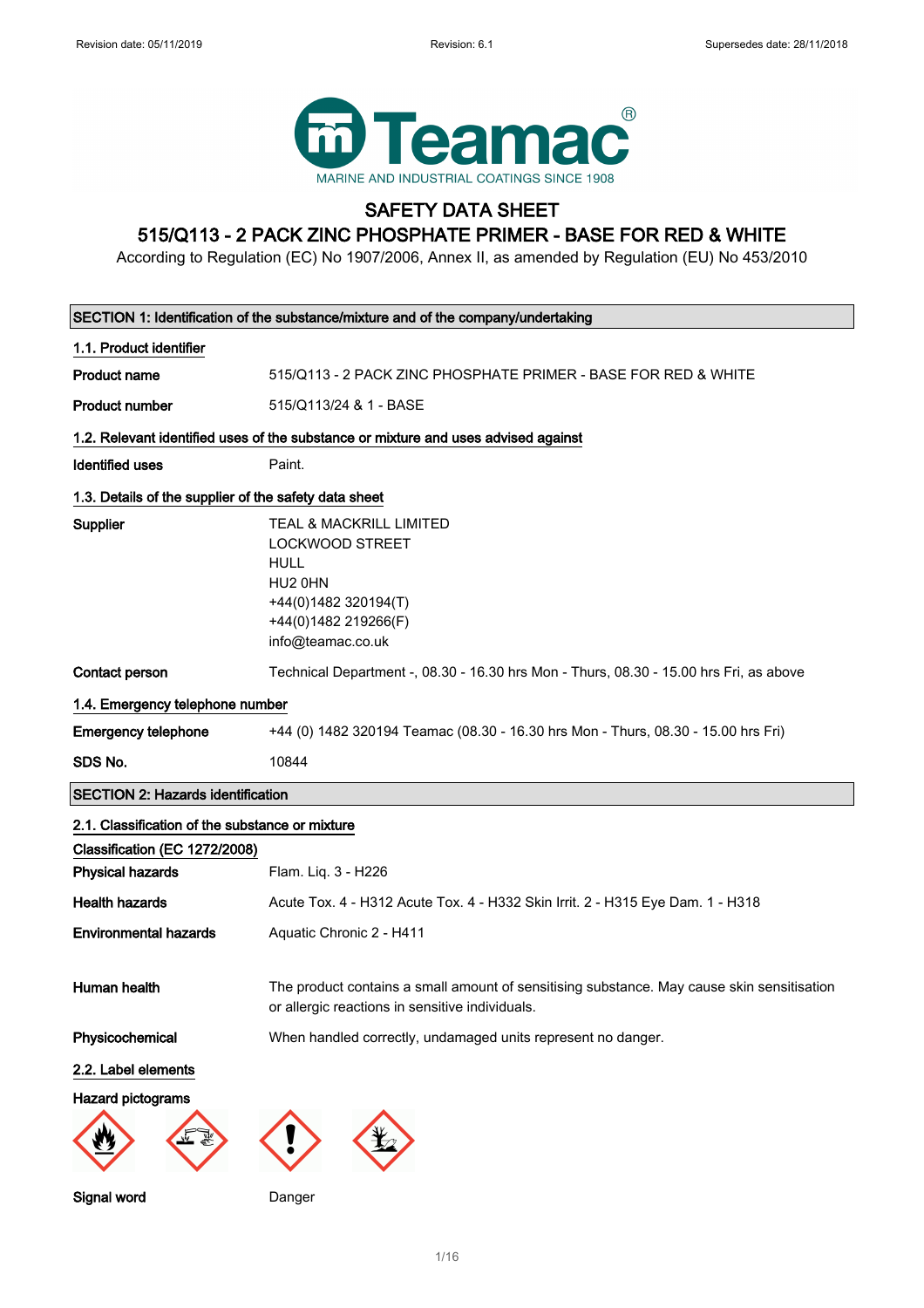| <b>Hazard statements</b>                  | H312+H332 Harmful in contact with skin or if inhaled.<br>H226 Flammable liquid and vapour.<br>H315 Causes skin irritation.<br>H318 Causes serious eye damage.<br>H411 Toxic to aquatic life with long lasting effects.                                                                                                                                                                                                                                                                                                                                                                                                                                                                                                                                                                                                       |
|-------------------------------------------|------------------------------------------------------------------------------------------------------------------------------------------------------------------------------------------------------------------------------------------------------------------------------------------------------------------------------------------------------------------------------------------------------------------------------------------------------------------------------------------------------------------------------------------------------------------------------------------------------------------------------------------------------------------------------------------------------------------------------------------------------------------------------------------------------------------------------|
| <b>Precautionary statements</b>           | P102 Keep out of reach of children.<br>P101 If medical advice is needed, have product container or label at hand.<br>P210 Keep away from heat, hot surfaces, sparks, open flames and other ignition sources. No<br>smoking.<br>P261 Avoid breathing vapour/ spray.<br>P271 Use only outdoors or in a well-ventilated area.<br>P273 Avoid release to the environment.<br>P280 Wear protective gloves/ protective clothing/ eye protection/ face protection.<br>P303+P361+P353 IF ON SKIN (or hair): Take off immediately all contaminated clothing.<br>Rinse skin with water or shower.<br>P305+P351+P338 IF IN EYES: Rinse cautiously with water for several minutes. Remove<br>contact lenses, if present and easy to do. Continue rinsing.<br>P501 Dispose of contents/ container in accordance with national regulations. |
| Contains                                  | XYLENE, 2-METHYLPROPAN-1-OL                                                                                                                                                                                                                                                                                                                                                                                                                                                                                                                                                                                                                                                                                                                                                                                                  |
| Supplementary precautionary<br>statements | P304+P340 IF INHALED: Remove person to fresh air and keep comfortable for breathing.<br>P370+P378 In case of fire: Use alcohol resistant foam, carbon dioxide or dry powder to<br>extinguish.<br>P403+P235 Store in a well-ventilated place. Keep cool.                                                                                                                                                                                                                                                                                                                                                                                                                                                                                                                                                                      |

### 2.3. Other hazards

This product does not contain any substances classified as PBT or vPvB.

## SECTION 3: Composition/information on ingredients

| 3.2. Mixtures                                                                                                       |                                   |                                                      |
|---------------------------------------------------------------------------------------------------------------------|-----------------------------------|------------------------------------------------------|
| <b>XYLENE</b><br>CAS number: 1330-20-7                                                                              | EC number: 215-535-7              | 10-30%<br>REACH registration number: 01-             |
|                                                                                                                     |                                   | 2119488216-32-xxxx                                   |
| <b>Classification</b><br>Flam. Liq. 3 - H226<br>Acute Tox. 4 - H312<br>Acute Tox. 4 - H332<br>Skin Irrit. 2 - H315  | Xn;R20/21,R65. Xi;R36/37/38. R10. | Classification (67/548/EEC or 1999/45/EC)            |
| 2-METHYLPROPAN-1-OL                                                                                                 |                                   | 5-10%                                                |
| CAS number: 78-83-1                                                                                                 | EC number: 201-148-0              | REACH registration number: 01-<br>2119484609-23-XXXX |
| <b>Classification</b><br>Flam. Liq. 3 - H226<br>Skin Irrit. 2 - H315<br>Eye Dam. 1 - H318<br>STOT SE 3 - H335, H336 |                                   |                                                      |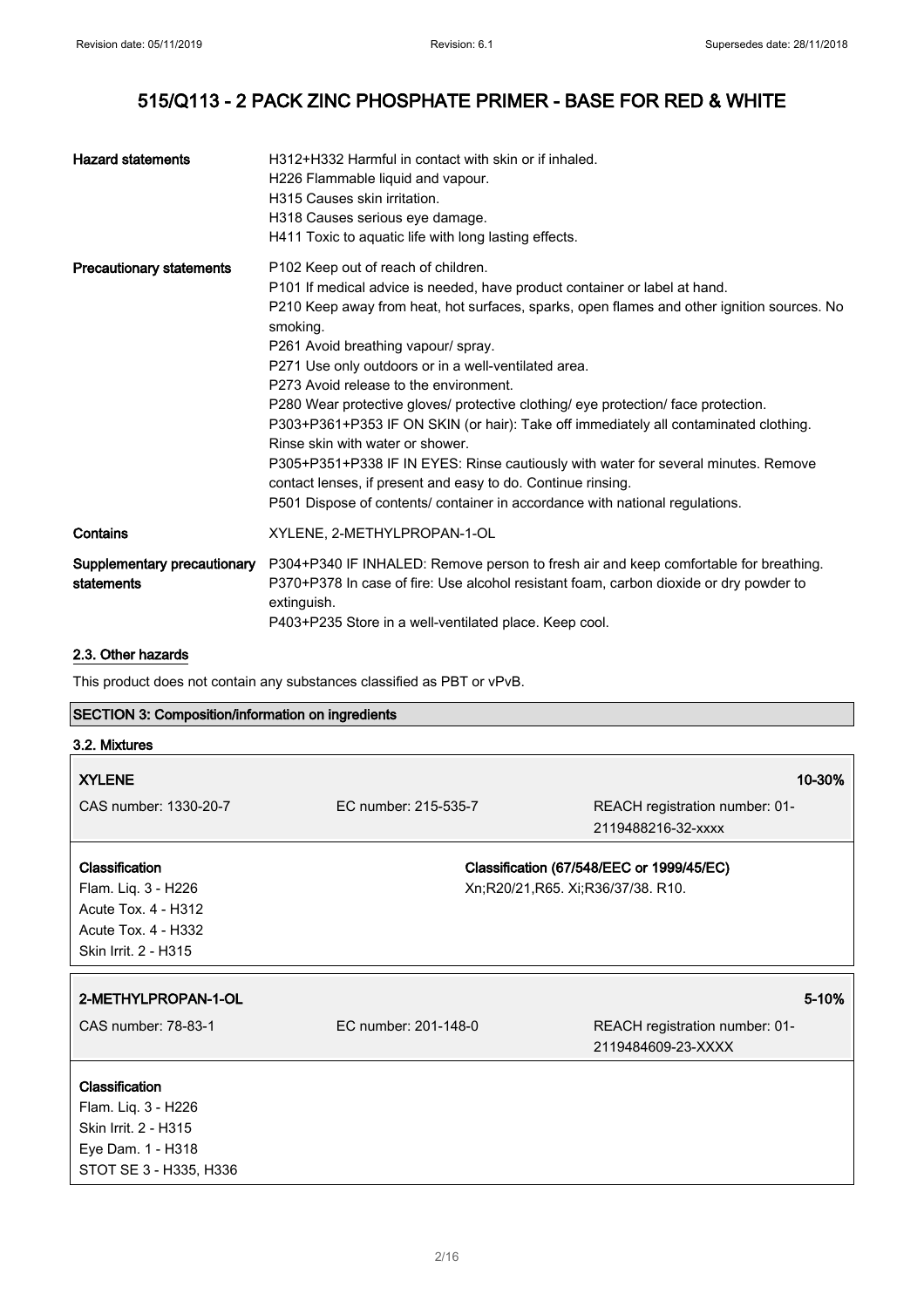| 1-METHOXY-2-PROPANOL                    |                                                                                                                                                                                                                                                                                                                            | 5-10%                                                                                         |
|-----------------------------------------|----------------------------------------------------------------------------------------------------------------------------------------------------------------------------------------------------------------------------------------------------------------------------------------------------------------------------|-----------------------------------------------------------------------------------------------|
| CAS number: 107-98-2                    | EC number: 203-539-1                                                                                                                                                                                                                                                                                                       | REACH registration number: 01-<br>2119457435-35-0000                                          |
| Classification                          |                                                                                                                                                                                                                                                                                                                            | Classification (67/548/EEC or 1999/45/EC)                                                     |
| Flam. Liq. 3 - H226                     | R <sub>10</sub> R <sub>67</sub>                                                                                                                                                                                                                                                                                            |                                                                                               |
| <b>STOT SE 3 - H336</b>                 |                                                                                                                                                                                                                                                                                                                            |                                                                                               |
| <b>TRIZINC BIS(ORTHOPHOSPHATE)</b>      |                                                                                                                                                                                                                                                                                                                            | $1 - 5%$                                                                                      |
| CAS number: 7779-90-0                   | EC number: 231-944-3                                                                                                                                                                                                                                                                                                       | REACH registration number: 01-<br>2119485044-40-0000                                          |
| M factor (Acute) = $1$                  | M factor (Chronic) = $1$                                                                                                                                                                                                                                                                                                   |                                                                                               |
| Classification                          |                                                                                                                                                                                                                                                                                                                            | Classification (67/548/EEC or 1999/45/EC)                                                     |
| Aquatic Acute 1 - H400                  | N;R50/53                                                                                                                                                                                                                                                                                                                   |                                                                                               |
| Aquatic Chronic 1 - H410                |                                                                                                                                                                                                                                                                                                                            |                                                                                               |
|                                         | The Full Text for all R-Phrases and Hazard Statements are Displayed in Section 16.                                                                                                                                                                                                                                         |                                                                                               |
| <b>SECTION 4: First aid measures</b>    |                                                                                                                                                                                                                                                                                                                            |                                                                                               |
| 4.1. Description of first aid measures  |                                                                                                                                                                                                                                                                                                                            |                                                                                               |
| <b>General information</b>              | Move affected person to fresh air and keep warm and at rest in a position comfortable for<br>breathing. Never give anything by mouth to an unconscious person.                                                                                                                                                             |                                                                                               |
| Inhalation                              | Remove affected person from source of contamination. Move affected person to fresh air and<br>keep warm and at rest in a position comfortable for breathing. Get medical attention if any<br>discomfort continues. Place unconscious person on their side in the recovery position and<br>ensure breathing can take place. |                                                                                               |
| Ingestion                               | Give a few small glasses of water or milk to drink. Never give anything by mouth to an<br>unconscious person. Do not induce vomiting. Get medical attention if any discomfort<br>continues.                                                                                                                                |                                                                                               |
| Skin contact                            | Remove affected person from source of contamination. Rinse immediately with plenty of<br>water. Remove contaminated clothing. Get medical attention if irritation persists after washing.                                                                                                                                  |                                                                                               |
| Eye contact                             | Rinse immediately with plenty of water. Remove any contact lenses and open eyelids wide<br>apart. Continue to rinse for at least 15 minutes. Get medical attention immediately. Continue<br>to rinse.                                                                                                                      |                                                                                               |
|                                         | 4.2. Most important symptoms and effects, both acute and delayed                                                                                                                                                                                                                                                           |                                                                                               |
| <b>General information</b>              | Get medical attention promptly if symptoms occur after washing.                                                                                                                                                                                                                                                            |                                                                                               |
|                                         | 4.3. Indication of any immediate medical attention and special treatment needed                                                                                                                                                                                                                                            |                                                                                               |
| Notes for the doctor                    | No specific recommendations. If in doubt, get medical attention promptly.                                                                                                                                                                                                                                                  |                                                                                               |
| <b>SECTION 5: Firefighting measures</b> |                                                                                                                                                                                                                                                                                                                            |                                                                                               |
| 5.1. Extinguishing media                |                                                                                                                                                                                                                                                                                                                            |                                                                                               |
| Suitable extinguishing media            | media: Water spray, fog or mist. Foam, carbon dioxide or dry powder.                                                                                                                                                                                                                                                       | Use fire-extinguishing media suitable for the surrounding fire. Extinguish with the following |

Unsuitable extinguishing Do not use water jet as an extinguisher, as this will spread the fire.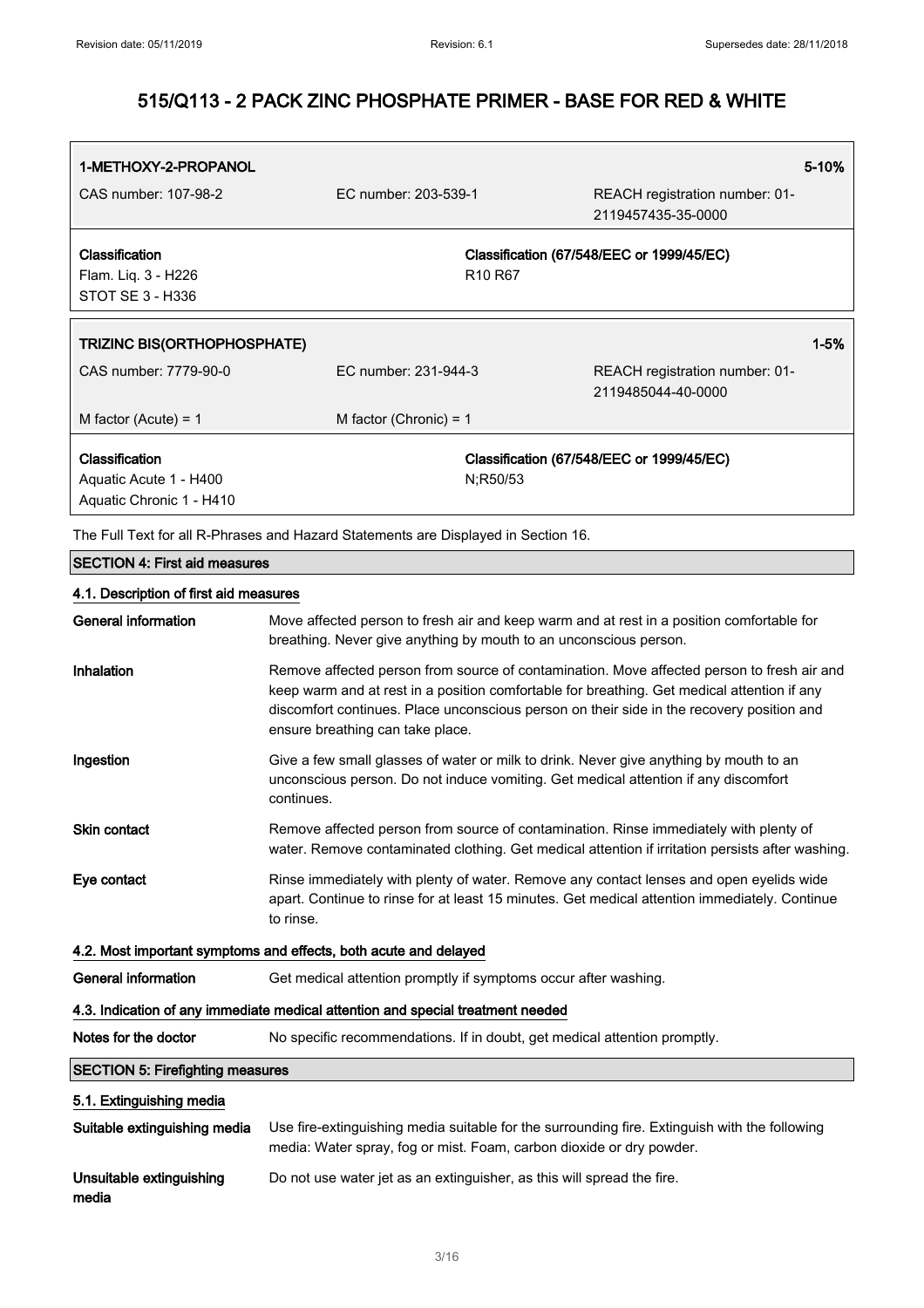$\blacksquare$ 

# 515/Q113 - 2 PACK ZINC PHOSPHATE PRIMER - BASE FOR RED & WHITE

| Specific hazards<br>Toxic gases or vapours.<br>5.3. Advice for firefighters<br>Protective actions during<br>Avoid breathing fire gases or vapours. Containers close to fire should be removed or cooled<br>firefighting<br>with water.<br>Special protective equipment<br>Wear positive-pressure self-contained breathing apparatus (SCBA) and appropriate protective<br>for firefighters<br>clothing.<br><b>SECTION 6: Accidental release measures</b><br>6.1. Personal precautions, protective equipment and emergency procedures<br><b>Personal precautions</b><br>Avoid inhalation of vapours and contact with skin and eyes. Provide adequate ventilation.<br>Wear protective clothing as described in Section 8 of this safety data sheet.<br>6.2. Environmental precautions<br><b>Environmental precautions</b><br>Avoid discharge into drains or watercourses or onto the ground. Contain spillage with sand,<br>earth or other suitable non-combustible material. Spillages or uncontrolled discharges into<br>watercourses must be reported immediately to the Environmental Agency or other appropriate<br>regulatory body.<br>6.3. Methods and material for containment and cleaning up<br>Methods for cleaning up<br>Avoid the spillage or runoff entering drains, sewers or watercourses. Absorb in vermiculite, dry<br>sand or earth and place into containers. Collect and place in suitable waste disposal<br>containers and seal securely. For waste disposal, see Section 13.<br>6.4. Reference to other sections<br>Reference to other sections<br>For personal protection, see Section 8.<br><b>SECTION 7: Handling and storage</b><br>7.1. Precautions for safe handling<br><b>Usage precautions</b><br>Avoid inhalation of vapours. Avoid spilling. Avoid contact with skin and eyes. Do not eat, drink<br>or smoke when using the product. Good personal hygiene procedures should be<br>implemented. Wash hands and any other contaminated areas of the body with soap and<br>water before leaving the work site. The Manual Handling Operations Regulations may apply to<br>the handling of containers of this product. For products sold by weight refer to the guide net<br>weight indicated on the container. Allowance will have to be made for the immediate<br>packaging to give an approximate gross weight.<br>7.2. Conditions for safe storage, including any incompatibilities<br><b>Storage precautions</b><br>Store in tightly closed original container in a dry, cool and well-ventilated place. Store in<br>closed original container at temperatures between 5°C and 25°C. Protect from freezing and<br>direct sunlight. Keep containers upright.<br>7.3. Specific end use(s)<br>Specific end use(s)<br>The identified uses for this product are detailed in Section 1.2.<br>Usage description<br>Collect and place in suitable waste disposal containers and seal securely. Label the<br>containers containing waste and contaminated materials and remove from the area as soon<br>as possible. | opoolal nasarao anong nom alo oabolanoo or mixiant |
|---------------------------------------------------------------------------------------------------------------------------------------------------------------------------------------------------------------------------------------------------------------------------------------------------------------------------------------------------------------------------------------------------------------------------------------------------------------------------------------------------------------------------------------------------------------------------------------------------------------------------------------------------------------------------------------------------------------------------------------------------------------------------------------------------------------------------------------------------------------------------------------------------------------------------------------------------------------------------------------------------------------------------------------------------------------------------------------------------------------------------------------------------------------------------------------------------------------------------------------------------------------------------------------------------------------------------------------------------------------------------------------------------------------------------------------------------------------------------------------------------------------------------------------------------------------------------------------------------------------------------------------------------------------------------------------------------------------------------------------------------------------------------------------------------------------------------------------------------------------------------------------------------------------------------------------------------------------------------------------------------------------------------------------------------------------------------------------------------------------------------------------------------------------------------------------------------------------------------------------------------------------------------------------------------------------------------------------------------------------------------------------------------------------------------------------------------------------------------------------------------------------------------------------------------------------------------------------------------------------------------------------------------------------------------------------------------------------------------------------------------------------------------------------------------------------------------------------------------------------------------------------------------------------------------------------------------------------------------------------------------------------------------------------------|----------------------------------------------------|
|                                                                                                                                                                                                                                                                                                                                                                                                                                                                                                                                                                                                                                                                                                                                                                                                                                                                                                                                                                                                                                                                                                                                                                                                                                                                                                                                                                                                                                                                                                                                                                                                                                                                                                                                                                                                                                                                                                                                                                                                                                                                                                                                                                                                                                                                                                                                                                                                                                                                                                                                                                                                                                                                                                                                                                                                                                                                                                                                                                                                                                             |                                                    |
|                                                                                                                                                                                                                                                                                                                                                                                                                                                                                                                                                                                                                                                                                                                                                                                                                                                                                                                                                                                                                                                                                                                                                                                                                                                                                                                                                                                                                                                                                                                                                                                                                                                                                                                                                                                                                                                                                                                                                                                                                                                                                                                                                                                                                                                                                                                                                                                                                                                                                                                                                                                                                                                                                                                                                                                                                                                                                                                                                                                                                                             |                                                    |
|                                                                                                                                                                                                                                                                                                                                                                                                                                                                                                                                                                                                                                                                                                                                                                                                                                                                                                                                                                                                                                                                                                                                                                                                                                                                                                                                                                                                                                                                                                                                                                                                                                                                                                                                                                                                                                                                                                                                                                                                                                                                                                                                                                                                                                                                                                                                                                                                                                                                                                                                                                                                                                                                                                                                                                                                                                                                                                                                                                                                                                             |                                                    |
|                                                                                                                                                                                                                                                                                                                                                                                                                                                                                                                                                                                                                                                                                                                                                                                                                                                                                                                                                                                                                                                                                                                                                                                                                                                                                                                                                                                                                                                                                                                                                                                                                                                                                                                                                                                                                                                                                                                                                                                                                                                                                                                                                                                                                                                                                                                                                                                                                                                                                                                                                                                                                                                                                                                                                                                                                                                                                                                                                                                                                                             |                                                    |
|                                                                                                                                                                                                                                                                                                                                                                                                                                                                                                                                                                                                                                                                                                                                                                                                                                                                                                                                                                                                                                                                                                                                                                                                                                                                                                                                                                                                                                                                                                                                                                                                                                                                                                                                                                                                                                                                                                                                                                                                                                                                                                                                                                                                                                                                                                                                                                                                                                                                                                                                                                                                                                                                                                                                                                                                                                                                                                                                                                                                                                             |                                                    |
|                                                                                                                                                                                                                                                                                                                                                                                                                                                                                                                                                                                                                                                                                                                                                                                                                                                                                                                                                                                                                                                                                                                                                                                                                                                                                                                                                                                                                                                                                                                                                                                                                                                                                                                                                                                                                                                                                                                                                                                                                                                                                                                                                                                                                                                                                                                                                                                                                                                                                                                                                                                                                                                                                                                                                                                                                                                                                                                                                                                                                                             |                                                    |
|                                                                                                                                                                                                                                                                                                                                                                                                                                                                                                                                                                                                                                                                                                                                                                                                                                                                                                                                                                                                                                                                                                                                                                                                                                                                                                                                                                                                                                                                                                                                                                                                                                                                                                                                                                                                                                                                                                                                                                                                                                                                                                                                                                                                                                                                                                                                                                                                                                                                                                                                                                                                                                                                                                                                                                                                                                                                                                                                                                                                                                             |                                                    |
|                                                                                                                                                                                                                                                                                                                                                                                                                                                                                                                                                                                                                                                                                                                                                                                                                                                                                                                                                                                                                                                                                                                                                                                                                                                                                                                                                                                                                                                                                                                                                                                                                                                                                                                                                                                                                                                                                                                                                                                                                                                                                                                                                                                                                                                                                                                                                                                                                                                                                                                                                                                                                                                                                                                                                                                                                                                                                                                                                                                                                                             |                                                    |
|                                                                                                                                                                                                                                                                                                                                                                                                                                                                                                                                                                                                                                                                                                                                                                                                                                                                                                                                                                                                                                                                                                                                                                                                                                                                                                                                                                                                                                                                                                                                                                                                                                                                                                                                                                                                                                                                                                                                                                                                                                                                                                                                                                                                                                                                                                                                                                                                                                                                                                                                                                                                                                                                                                                                                                                                                                                                                                                                                                                                                                             |                                                    |
|                                                                                                                                                                                                                                                                                                                                                                                                                                                                                                                                                                                                                                                                                                                                                                                                                                                                                                                                                                                                                                                                                                                                                                                                                                                                                                                                                                                                                                                                                                                                                                                                                                                                                                                                                                                                                                                                                                                                                                                                                                                                                                                                                                                                                                                                                                                                                                                                                                                                                                                                                                                                                                                                                                                                                                                                                                                                                                                                                                                                                                             |                                                    |
|                                                                                                                                                                                                                                                                                                                                                                                                                                                                                                                                                                                                                                                                                                                                                                                                                                                                                                                                                                                                                                                                                                                                                                                                                                                                                                                                                                                                                                                                                                                                                                                                                                                                                                                                                                                                                                                                                                                                                                                                                                                                                                                                                                                                                                                                                                                                                                                                                                                                                                                                                                                                                                                                                                                                                                                                                                                                                                                                                                                                                                             |                                                    |
|                                                                                                                                                                                                                                                                                                                                                                                                                                                                                                                                                                                                                                                                                                                                                                                                                                                                                                                                                                                                                                                                                                                                                                                                                                                                                                                                                                                                                                                                                                                                                                                                                                                                                                                                                                                                                                                                                                                                                                                                                                                                                                                                                                                                                                                                                                                                                                                                                                                                                                                                                                                                                                                                                                                                                                                                                                                                                                                                                                                                                                             |                                                    |
|                                                                                                                                                                                                                                                                                                                                                                                                                                                                                                                                                                                                                                                                                                                                                                                                                                                                                                                                                                                                                                                                                                                                                                                                                                                                                                                                                                                                                                                                                                                                                                                                                                                                                                                                                                                                                                                                                                                                                                                                                                                                                                                                                                                                                                                                                                                                                                                                                                                                                                                                                                                                                                                                                                                                                                                                                                                                                                                                                                                                                                             |                                                    |
|                                                                                                                                                                                                                                                                                                                                                                                                                                                                                                                                                                                                                                                                                                                                                                                                                                                                                                                                                                                                                                                                                                                                                                                                                                                                                                                                                                                                                                                                                                                                                                                                                                                                                                                                                                                                                                                                                                                                                                                                                                                                                                                                                                                                                                                                                                                                                                                                                                                                                                                                                                                                                                                                                                                                                                                                                                                                                                                                                                                                                                             |                                                    |
|                                                                                                                                                                                                                                                                                                                                                                                                                                                                                                                                                                                                                                                                                                                                                                                                                                                                                                                                                                                                                                                                                                                                                                                                                                                                                                                                                                                                                                                                                                                                                                                                                                                                                                                                                                                                                                                                                                                                                                                                                                                                                                                                                                                                                                                                                                                                                                                                                                                                                                                                                                                                                                                                                                                                                                                                                                                                                                                                                                                                                                             |                                                    |
|                                                                                                                                                                                                                                                                                                                                                                                                                                                                                                                                                                                                                                                                                                                                                                                                                                                                                                                                                                                                                                                                                                                                                                                                                                                                                                                                                                                                                                                                                                                                                                                                                                                                                                                                                                                                                                                                                                                                                                                                                                                                                                                                                                                                                                                                                                                                                                                                                                                                                                                                                                                                                                                                                                                                                                                                                                                                                                                                                                                                                                             |                                                    |
|                                                                                                                                                                                                                                                                                                                                                                                                                                                                                                                                                                                                                                                                                                                                                                                                                                                                                                                                                                                                                                                                                                                                                                                                                                                                                                                                                                                                                                                                                                                                                                                                                                                                                                                                                                                                                                                                                                                                                                                                                                                                                                                                                                                                                                                                                                                                                                                                                                                                                                                                                                                                                                                                                                                                                                                                                                                                                                                                                                                                                                             |                                                    |
|                                                                                                                                                                                                                                                                                                                                                                                                                                                                                                                                                                                                                                                                                                                                                                                                                                                                                                                                                                                                                                                                                                                                                                                                                                                                                                                                                                                                                                                                                                                                                                                                                                                                                                                                                                                                                                                                                                                                                                                                                                                                                                                                                                                                                                                                                                                                                                                                                                                                                                                                                                                                                                                                                                                                                                                                                                                                                                                                                                                                                                             |                                                    |
|                                                                                                                                                                                                                                                                                                                                                                                                                                                                                                                                                                                                                                                                                                                                                                                                                                                                                                                                                                                                                                                                                                                                                                                                                                                                                                                                                                                                                                                                                                                                                                                                                                                                                                                                                                                                                                                                                                                                                                                                                                                                                                                                                                                                                                                                                                                                                                                                                                                                                                                                                                                                                                                                                                                                                                                                                                                                                                                                                                                                                                             |                                                    |
|                                                                                                                                                                                                                                                                                                                                                                                                                                                                                                                                                                                                                                                                                                                                                                                                                                                                                                                                                                                                                                                                                                                                                                                                                                                                                                                                                                                                                                                                                                                                                                                                                                                                                                                                                                                                                                                                                                                                                                                                                                                                                                                                                                                                                                                                                                                                                                                                                                                                                                                                                                                                                                                                                                                                                                                                                                                                                                                                                                                                                                             |                                                    |
|                                                                                                                                                                                                                                                                                                                                                                                                                                                                                                                                                                                                                                                                                                                                                                                                                                                                                                                                                                                                                                                                                                                                                                                                                                                                                                                                                                                                                                                                                                                                                                                                                                                                                                                                                                                                                                                                                                                                                                                                                                                                                                                                                                                                                                                                                                                                                                                                                                                                                                                                                                                                                                                                                                                                                                                                                                                                                                                                                                                                                                             |                                                    |

### 5.2. Special hazards arising from the substance or mixture

SECTION 8: Exposure controls/Personal protection

8.1. Control parameters Occupational exposure limits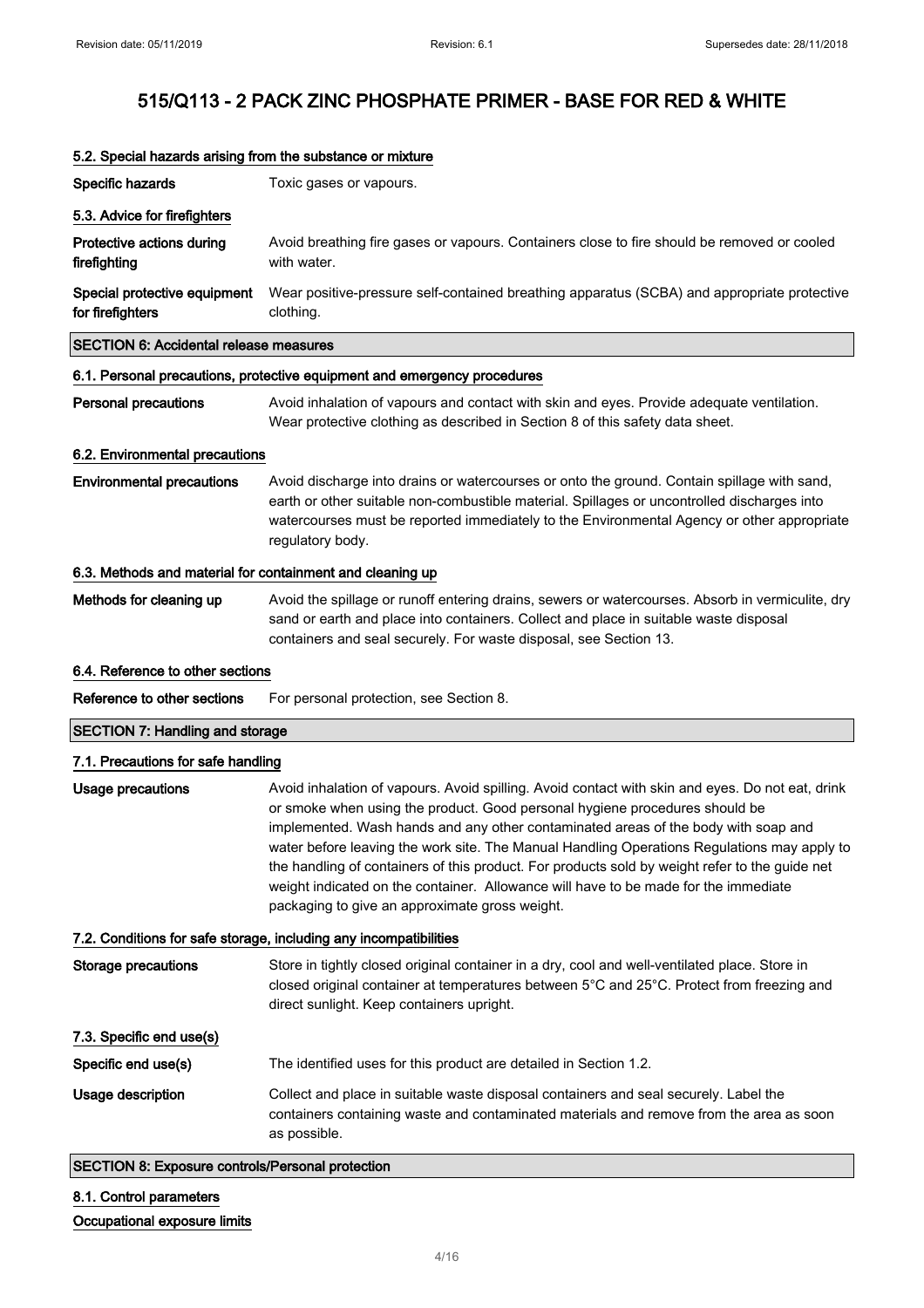### XYLENE

Long-term exposure limit (8-hour TWA): WEL 50 ppm 220 mg/m<sup>3</sup> Short-term exposure limit (15-minute): WEL 100 ppm 441 mg/m<sup>3</sup>

## 2-METHYLPROPAN-1-OL

Long-term exposure limit (8-hour TWA): WEL 50 ppm 154 mg/m<sup>3</sup> Short-term exposure limit (15-minute): WEL 75 ppm 231 mg/m<sup>3</sup>

### 1-METHOXY-2-PROPANOL

Long-term exposure limit (8-hour TWA): WEL 100 ppm 375 mg/m<sup>3</sup> Short-term exposure limit (15-minute): WEL 150 ppm 560 mg/m<sup>3</sup> Sk

### TRIZINC BIS(ORTHOPHOSPHATE)

Long-term exposure limit (8-hour TWA): 10 mg/m<sup>3</sup> WEL = Workplace Exposure Limit Sk = Can be absorbed through the skin.

### XYLENE (CAS: 1330-20-7)

| <b>DNEL</b> | Consumer - Oral; Long term systemic effects: 1.6 mg/kg/day<br>Consumer - Dermal; Long term systemic effects: 108 mg/kg/day<br>Consumer - Inhalation; Long term systemic effects: 14.8 mg/m <sup>3</sup><br>Industry - Dermal; Long term systemic effects: 180 mg/kg/day<br>Industry - Inhalation; Long term systemic effects: 77 mg/m <sup>3</sup><br>Industry - Inhalation; Short term local effects: 289 mg/m <sup>3</sup> |
|-------------|------------------------------------------------------------------------------------------------------------------------------------------------------------------------------------------------------------------------------------------------------------------------------------------------------------------------------------------------------------------------------------------------------------------------------|
| <b>PNEC</b> | - Fresh water; 0.327 mg/l<br>- marine water; 0.327 mg/l<br>- Intermittent release; 0.327 mg/l<br>- Sediment (Freshwater); 12.46 mg/kg<br>- Sediment (Marinewater); 12.46 mg/kg<br>- Soil; 2.31 mg/kg<br>- STP; 6.58 mg/kg                                                                                                                                                                                                    |
|             | 2-METHYLPROPAN-1-OL (CAS: 78-83-1)                                                                                                                                                                                                                                                                                                                                                                                           |
| <b>DNEL</b> | Workers - Inhalation; Long term local effects: 310 mg/m <sup>3</sup><br>Consumer - Inhalation; Short term local effects: 55 mg/m <sup>3</sup>                                                                                                                                                                                                                                                                                |
|             | 1-METHOXY-2-PROPANOL (CAS: 107-98-2)                                                                                                                                                                                                                                                                                                                                                                                         |
| <b>DNEL</b> | Workers - Inhalation; Short term local effects: 553.5 mg/m <sup>3</sup><br>Workers - Dermal; Long term systemic effects: 183 mg/kg/day<br>Workers - Inhalation; Long term systemic effects: 369 mg/m <sup>3</sup><br>Consumer - Dermal; Long term systemic effects: 78 mg/kg/day<br>Consumer - Inhalation; Long term systemic effects: 43.9 mg/m <sup>3</sup><br>Consumer - Oral; Long term systemic effects: 33 mg/kg/day   |
| <b>PNEC</b> | - Fresh water; 10 mg/l<br>- marine water; 1 mg/l<br>- Intermittent release; 100 mg/l<br>- STP; 100 mg/l<br>- Sediment (Freshwater); 52.3 mg/kg<br>- Sediment (Marinewater); 5.2 mg/kg<br>- Soil; 4.59 mg/kg                                                                                                                                                                                                                  |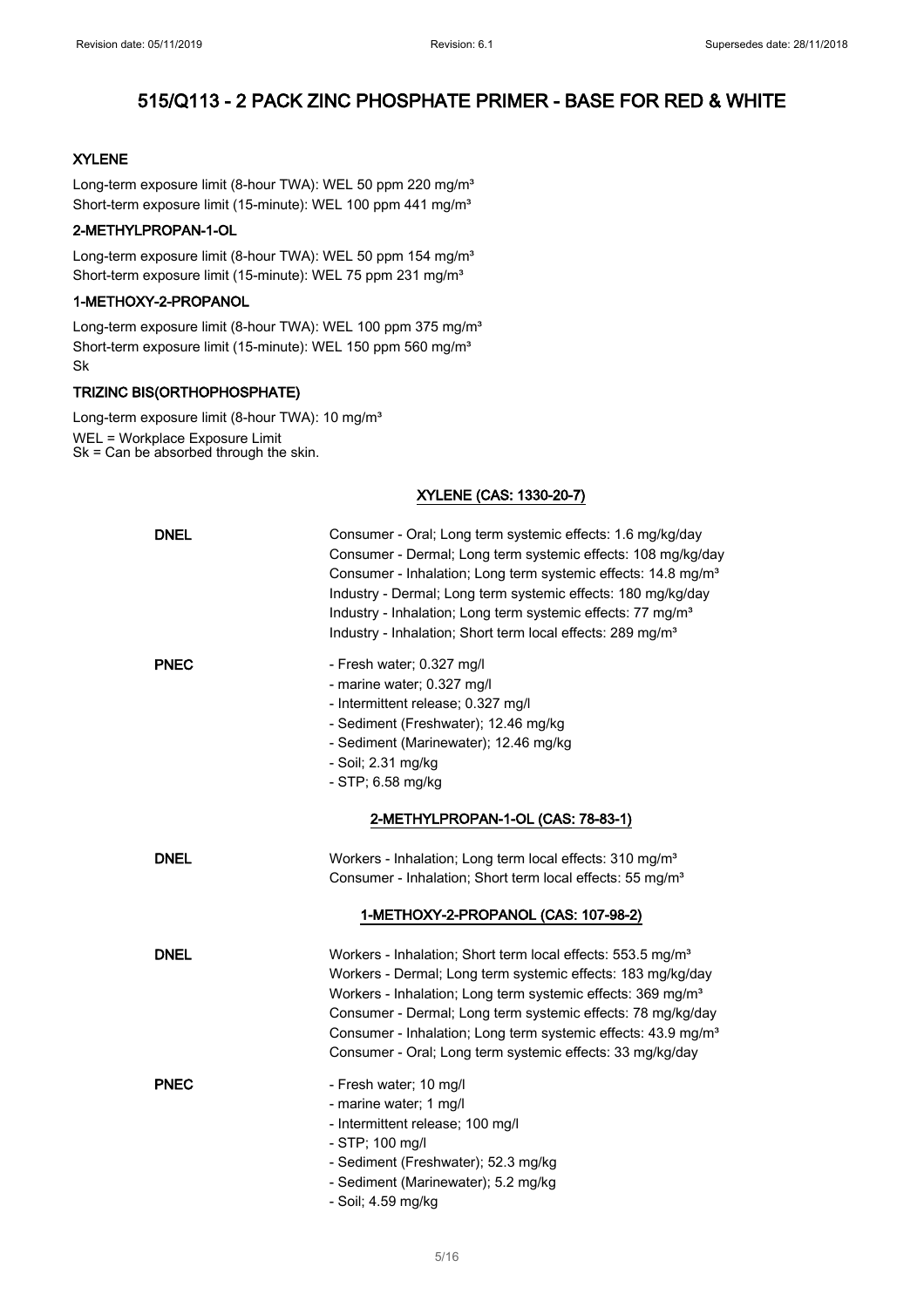## TRIZINC BIS(ORTHOPHOSPHATE) (CAS: 7779-90-0)

| <b>DNEL</b> | - Inhalation; : 1.0 soluble $Zn$ mg/m <sup>3</sup><br>Consumer - Oral; Long term systemic effects: 0.83 mg/kg/day<br>- Inhalation; : 5.0 insoluble $Zn$ mg/m <sup>3</sup><br>Consumer - Inhalation; Long term systemic effects: 2.5 mg/m <sup>3</sup><br>Professional - Inhalation; Long term systemic effects: 5 mg/m <sup>3</sup><br>Consumer - Dermal; Long term systemic effects: 83 mg/kg/day<br>Professional - Dermal; Long term systemic effects: 83 mg/kg/day |
|-------------|-----------------------------------------------------------------------------------------------------------------------------------------------------------------------------------------------------------------------------------------------------------------------------------------------------------------------------------------------------------------------------------------------------------------------------------------------------------------------|
| <b>PNEC</b> | - Fresh water; 0.02 Zn mg/l<br>- marine water; 0.006 Zn mg/l<br>- Sediment (Freshwater); 117.8 mg/kg<br>- Sediment (Marinewater); 56.5 Zn mg/kg<br>- Soil; 35.6 Zn mg/kg<br>$-$ STP; 0.1 Zn mg/l                                                                                                                                                                                                                                                                      |

### 8.2. Exposure controls

### Protective equipment







| Appropriate engineering<br>controls | Provide adequate ventilation. Avoid inhalation of vapours. Observe any occupational<br>exposure limits for the product or ingredients.                                                                                                                                                                                                                                                                                                                                                                                                                                                                                                                                                                                                                                                                                                                                                                                                                                                                                                                                                                                                          |
|-------------------------------------|-------------------------------------------------------------------------------------------------------------------------------------------------------------------------------------------------------------------------------------------------------------------------------------------------------------------------------------------------------------------------------------------------------------------------------------------------------------------------------------------------------------------------------------------------------------------------------------------------------------------------------------------------------------------------------------------------------------------------------------------------------------------------------------------------------------------------------------------------------------------------------------------------------------------------------------------------------------------------------------------------------------------------------------------------------------------------------------------------------------------------------------------------|
| Personal protection                 | Unprotected persons should be kept away from treated areas.                                                                                                                                                                                                                                                                                                                                                                                                                                                                                                                                                                                                                                                                                                                                                                                                                                                                                                                                                                                                                                                                                     |
| Eye/face protection                 | Eyewear complying with an approved standard should be worn if a risk assessment indicates<br>eye contact is possible. The following protection should be worn: Chemical splash goggles.                                                                                                                                                                                                                                                                                                                                                                                                                                                                                                                                                                                                                                                                                                                                                                                                                                                                                                                                                         |
| <b>Hand protection</b>              | To protect hands from chemicals, gloves should comply with European Standards EN388 and<br>374. As a general principle, exposure should be managed by means other than the provision<br>of protective gloves. Manufacturer's performance data suggest that the optimum glove for use<br>should be: Viton rubber (fluoro rubber). Thickness: > 0.2 mm Permeation breakthrough time<br>according to EN374 - class: (1-6) e.g. minimum 480 mins. or Polyvinyl alcohol (PVA).<br>Thickness: 0.2 - 0.3 mm Permeation breakthrough time according to EN374 - class: (1-6) e.g.<br>minimum 240 mins. or Polyethylene. Thickness: > 0.062 mm Permeation breakthrough time<br>according to EN374 - class: (1-6) e.g. minimum 480 mins. Caution: The performance of<br>gloves under actual working conditions can be significantly affected by many factors and the<br>information provided according to EN374 may not accord with what is achieved in practice.<br>We recommend that expert professional advice is sought that takes into account of the work<br>processes and working environment applicable for each task where gloves are to be worn. |
| Other skin and body<br>protection   | Wear appropriate clothing to prevent reasonably probable skin contact.                                                                                                                                                                                                                                                                                                                                                                                                                                                                                                                                                                                                                                                                                                                                                                                                                                                                                                                                                                                                                                                                          |
| Hygiene measures                    | Use engineering controls to reduce air contamination to permissible exposure level. No<br>specific hygiene procedures recommended but good personal hygiene practices should<br>always be observed when working with chemical products.                                                                                                                                                                                                                                                                                                                                                                                                                                                                                                                                                                                                                                                                                                                                                                                                                                                                                                         |
| <b>Respiratory protection</b>       | Respiratory protection may be required if excessive airborne contamination occurs. In case of<br>inadequate ventilation or risk of inhalation of vapours, use suitable respiratory equipment with<br>combination filter (type A2/P3).                                                                                                                                                                                                                                                                                                                                                                                                                                                                                                                                                                                                                                                                                                                                                                                                                                                                                                           |

## SECTION 9: Physical and chemical properties

### 9.1. Information on basic physical and chemical properties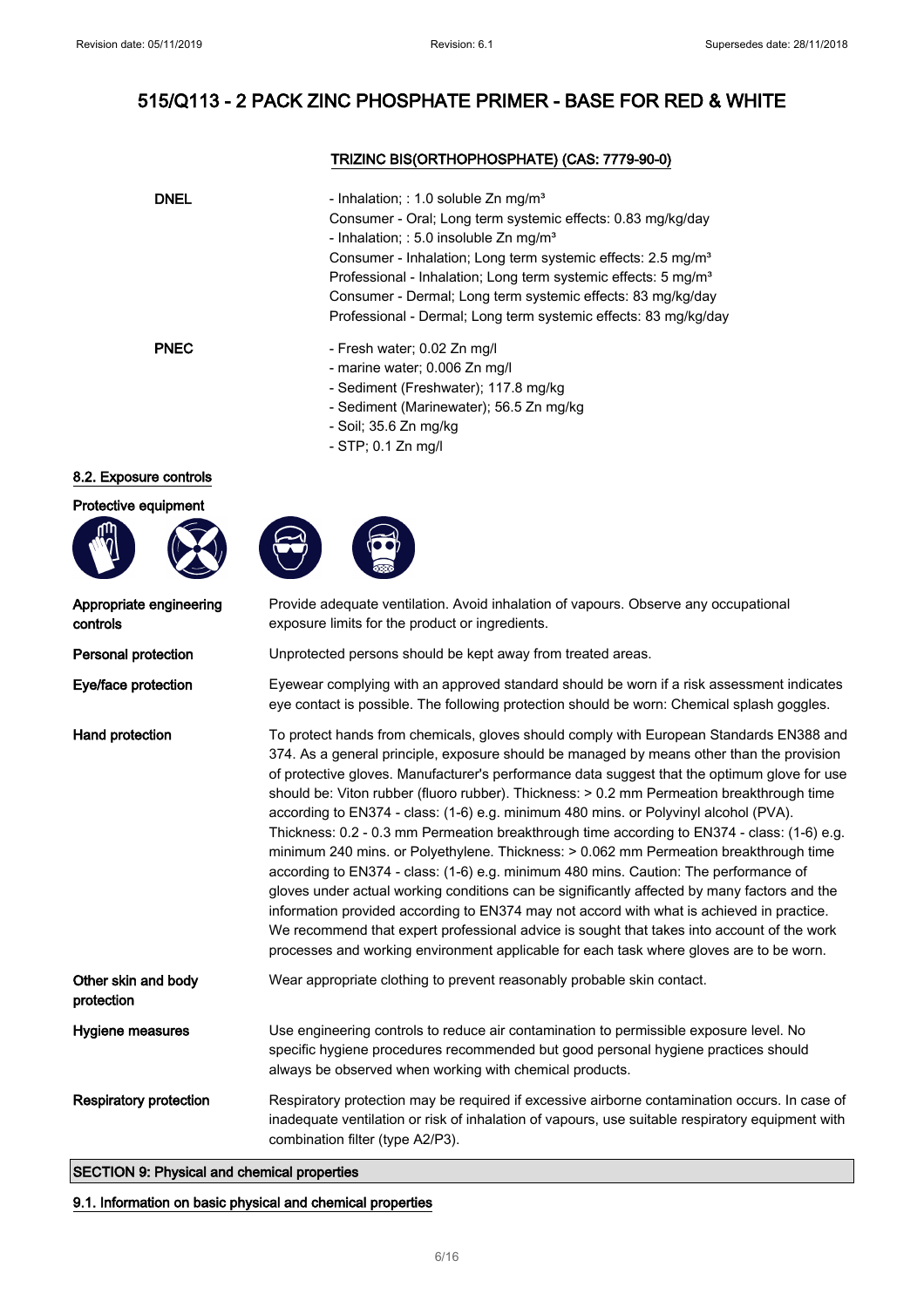$\mathbb{R}^2$ 

# 515/Q113 - 2 PACK ZINC PHOSPHATE PRIMER - BASE FOR RED & WHITE

| Appearance                                      | Liquid                                                                                                         |
|-------------------------------------------------|----------------------------------------------------------------------------------------------------------------|
| Colour                                          | Grey. or Red.                                                                                                  |
| Odour                                           | Aromatic. Solvent.                                                                                             |
| <b>Odour threshold</b>                          | No information available.                                                                                      |
| pH                                              | Not applicable.                                                                                                |
| <b>Melting point</b>                            | Not applicable.                                                                                                |
| Initial boiling point and range                 | 137 (Xylene)°C                                                                                                 |
| Flash point                                     | > 23°C < 60°C Closed cup.                                                                                      |
| <b>Evaporation rate</b>                         | Not determined.                                                                                                |
| <b>Evaporation factor</b>                       | Not determined.                                                                                                |
| Flammability (solid, gas)                       | Not determined.                                                                                                |
| Upper/lower flammability or<br>explosive limits | Lower flammable/explosive limit: 1.1 (xylene) g/100 g Upper flammable/explosive limit: 7.0<br>(xylene) g/100 g |
| Other flammability                              | Not determined.                                                                                                |
| Vapour pressure                                 | 1.1 (Xylene) kPa @ °C                                                                                          |
| Vapour density                                  | heavier than air                                                                                               |
| <b>Relative density</b>                         | ~1.10 - 1.30 depending on colour @ @ 20C°C                                                                     |
| <b>Bulk density</b>                             | Not applicable.                                                                                                |
| Solubility(ies)                                 | Soluble in the following materials: Aromatic solvents.                                                         |
| <b>Partition coefficient</b>                    | Not determined.                                                                                                |
| Auto-ignition temperature                       | 270 (Xylene)°C                                                                                                 |
| <b>Decomposition Temperature</b>                | Not determined.                                                                                                |
| <b>Viscosity</b>                                | 1.0 - 4.0 (ICI Cone & Plate) P @ 25°C                                                                          |
| <b>Explosive properties</b>                     | Not determined.                                                                                                |
| Explosive under the influence<br>of a flame     | Not considered to be explosive.                                                                                |
| <b>Oxidising properties</b>                     | Does not meet the criteria for classification as oxidising.                                                    |
| 9.2. Other information                          |                                                                                                                |
| <b>Volatility</b>                               | approx. 40% when mixed with activator                                                                          |
| Volatile organic compound                       | EU: (cat A/j): 500 g/l 2010. This product contains a maximum VOC content of <500 (when<br>mixed) g/litre.      |
| <b>SECTION 10: Stability and reactivity</b>     |                                                                                                                |
| 10.1. Reactivity                                |                                                                                                                |
| Reactivity                                      | There are no known reactivity hazards associated with this product.                                            |
| 10.2. Chemical stability                        |                                                                                                                |
| <b>Stability</b>                                | Stable at normal ambient temperatures and when used as recommended.                                            |
| 10.3. Possibility of hazardous reactions        |                                                                                                                |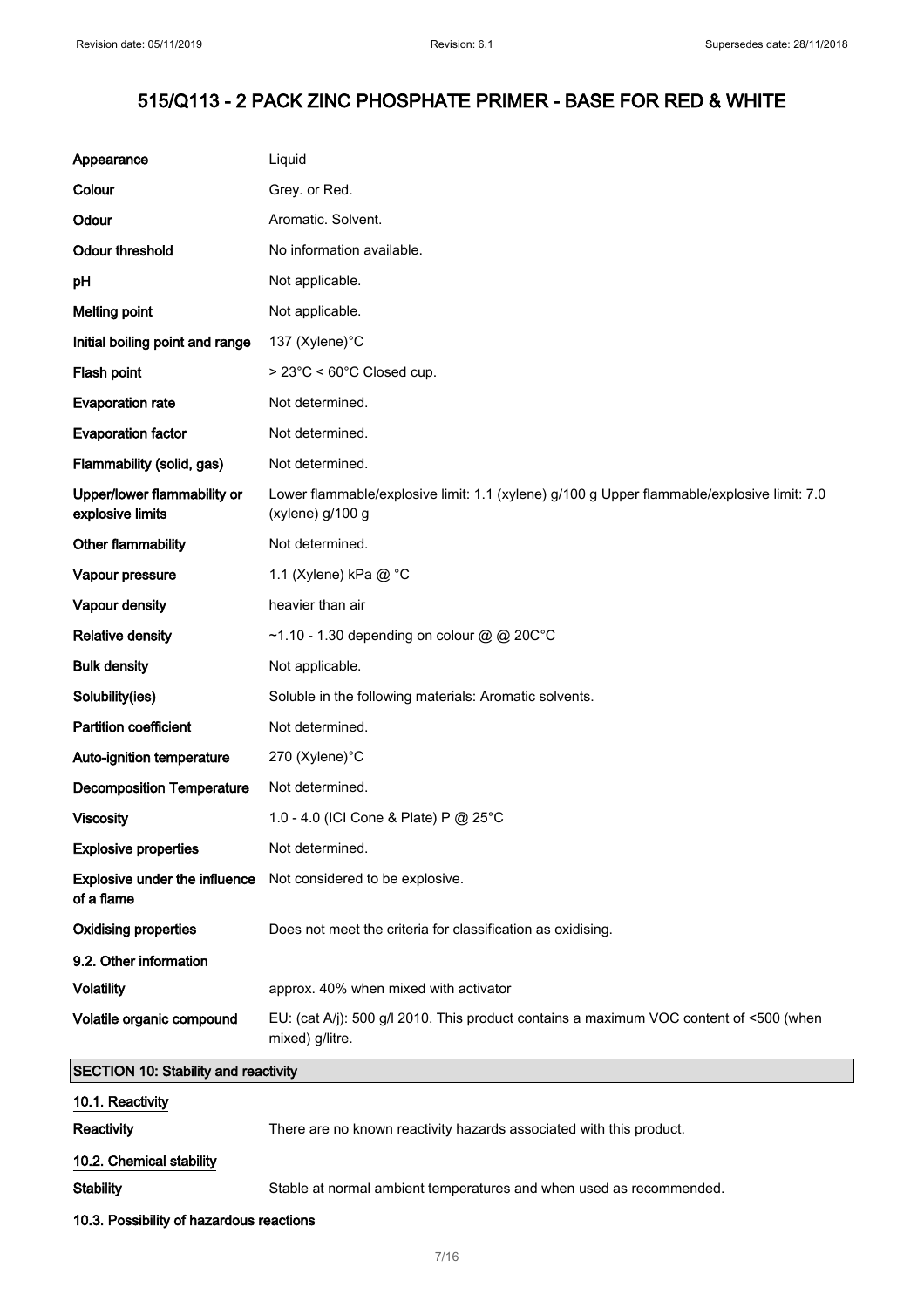| Possibility of hazardous<br>reactions                        | Will not occur                                                                                                                                                                                                                                                                                               |
|--------------------------------------------------------------|--------------------------------------------------------------------------------------------------------------------------------------------------------------------------------------------------------------------------------------------------------------------------------------------------------------|
| 10.4. Conditions to avoid                                    |                                                                                                                                                                                                                                                                                                              |
| <b>Conditions to avoid</b>                                   | Not known.                                                                                                                                                                                                                                                                                                   |
| 10.5. Incompatible materials                                 |                                                                                                                                                                                                                                                                                                              |
| Materials to avoid                                           | Strong acids. Alkalis - inorganic. Amines. Mercaptans (thiols).                                                                                                                                                                                                                                              |
| 10.6. Hazardous decomposition products                       |                                                                                                                                                                                                                                                                                                              |
| Hazardous decomposition<br>products                          | Oxides of carbon. Thermal decomposition or combustion may liberate carbon oxides and<br>other toxic gases or vapours.                                                                                                                                                                                        |
| <b>SECTION 11: Toxicological information</b>                 |                                                                                                                                                                                                                                                                                                              |
| 11.1. Information on toxicological effects                   |                                                                                                                                                                                                                                                                                                              |
| <b>Toxicological effects</b>                                 | No data recorded.                                                                                                                                                                                                                                                                                            |
| Acute toxicity - dermal<br>ATE dermal (mg/kg)                | 1,100.0                                                                                                                                                                                                                                                                                                      |
| Acute toxicity - inhalation<br>ATE inhalation (vapours mg/l) | 11.0                                                                                                                                                                                                                                                                                                         |
| <b>Aspiration hazard</b><br>Aspiration hazard                | Kinematic viscosity <= 20.5 mm2/s.                                                                                                                                                                                                                                                                           |
| <b>General information</b>                                   | The product contains small amounts of organic solvents. Extensive use of the product in<br>areas with inadequate ventilation may result in the accumulation of hazardous vapour<br>concentrations. Prolonged and repeated contact with solvents over a long period may lead to<br>permanent health problems. |
| Inhalation                                                   | May cause inhalation hypersensitivity (occupational asthma) in sensitive individuals.                                                                                                                                                                                                                        |
| Ingestion                                                    | Harmful if swallowed. Ingestion may cause severe irritation of the mouth, the oesophagus and<br>the gastrointestinal tract.                                                                                                                                                                                  |
| Skin contact                                                 | Irritating to skin. May cause sensitisation by skin contact.                                                                                                                                                                                                                                                 |
| Eye contact                                                  | Causes serious eye damage. Symptoms following overexposure may include the following:<br>Pain. Profuse watering of the eyes. Redness.                                                                                                                                                                        |
| Acute and chronic health<br>hazards                          | May cause sensitisation by skin contact. Delayed appearance of the complaints and<br>development of hypersensitivity (difficulty breathing, coughing, asthma) are possible.                                                                                                                                  |
| Route of exposure                                            | Inhalation Skin absorption. Ingestion. Skin and/or eye contact.                                                                                                                                                                                                                                              |
| <b>Medical considerations</b>                                | Skin disorders and allergies.                                                                                                                                                                                                                                                                                |
| Toxicological information on ingredients.                    |                                                                                                                                                                                                                                                                                                              |

### XYLENE

| Acute toxicity - oral                 |         |
|---------------------------------------|---------|
| Acute toxicity oral (LD <sub>50</sub> | 3.523.0 |
| mg/kg)                                |         |
| Species                               | Rat     |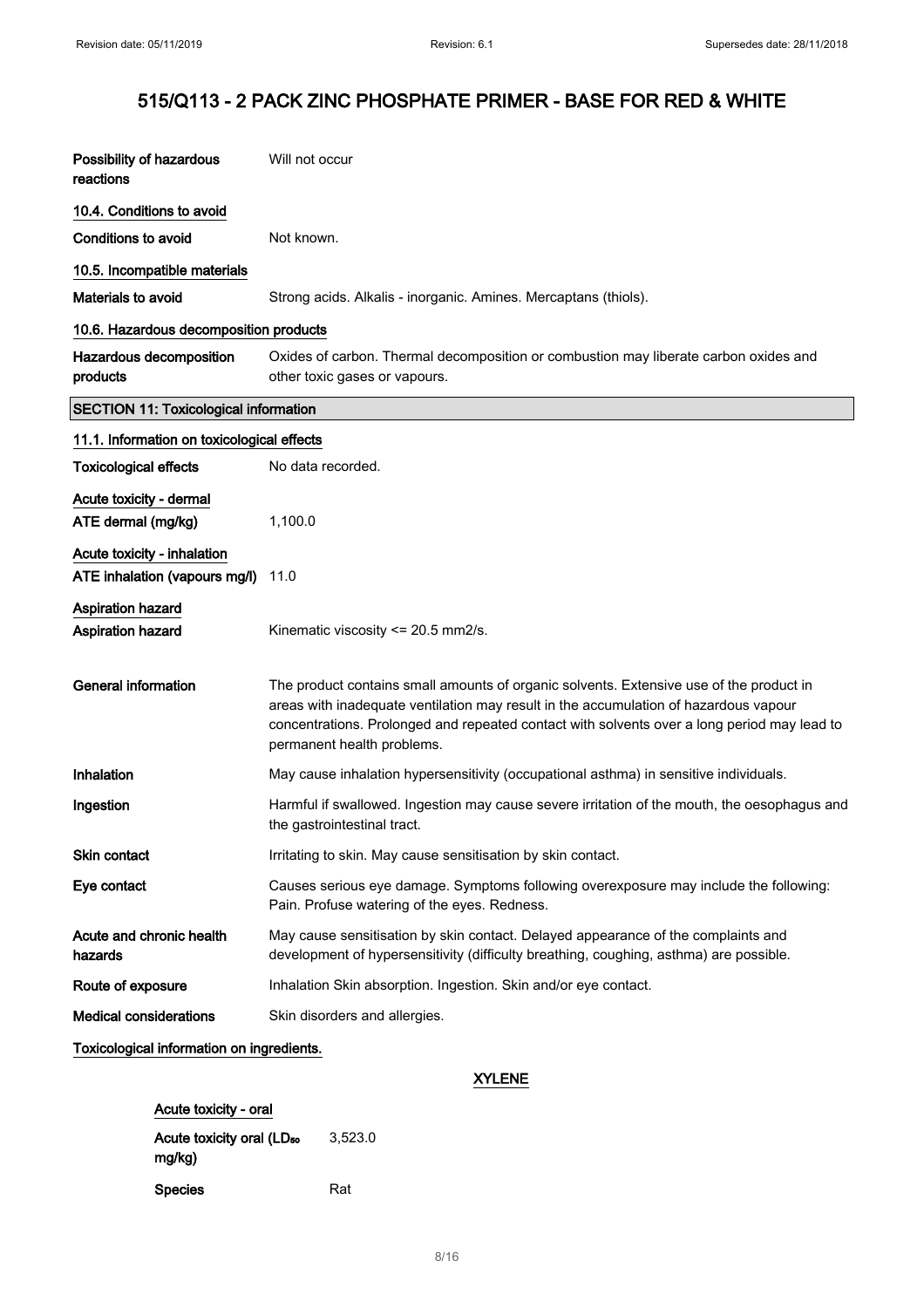| ATE oral (mg/kg)                                          | 3,523.0                                                                                   |
|-----------------------------------------------------------|-------------------------------------------------------------------------------------------|
| Acute toxicity - dermal                                   |                                                                                           |
| ATE dermal (mg/kg)                                        | 1,100.0                                                                                   |
| Acute toxicity - inhalation                               |                                                                                           |
| <b>ATE inhalation (vapours</b><br>mg/l)                   | 11.0                                                                                      |
| Serious eye damage/irritation                             |                                                                                           |
| Serious eye<br>damage/irritation                          | Severely irritating to skin. Irritation of eyes is assumed. No testing is needed.         |
| Respiratory sensitisation                                 |                                                                                           |
| Respiratory sensitisation                                 | Not sensitising.                                                                          |
| Skin sensitisation                                        |                                                                                           |
| <b>Skin sensitisation</b>                                 | Not sensitising.                                                                          |
| Carcinogenicity                                           |                                                                                           |
| Carcinogenicity                                           | There is no evidence that the product can cause cancer.                                   |
| Reproductive toxicity                                     |                                                                                           |
| Reproductive toxicity -<br>fertility                      | This substance has no evidence of toxicity to reproduction.                               |
| <b>Aspiration hazard</b>                                  |                                                                                           |
| Aspiration hazard                                         | Kinematic viscosity <= 20.5 mm2/s.                                                        |
|                                                           |                                                                                           |
| Inhalation                                                | Harmful by inhalation.                                                                    |
| Ingestion                                                 | Pneumonia may be the result if vomited material containing solvents reaches the<br>lungs. |
| Skin contact                                              | Harmful in contact with skin.                                                             |
| Eye contact                                               | May cause severe eye irritation.                                                          |
| <b>Target organs</b>                                      | Central nervous system Liver                                                              |
|                                                           | 2-METHYLPROPAN-1-OL                                                                       |
| Acute toxicity - oral                                     |                                                                                           |
| Acute toxicity oral (LD <sub>50</sub><br>mg/kg)           | 2,830.0                                                                                   |
| <b>Species</b>                                            | Rat                                                                                       |
| ATE oral (mg/kg)                                          | 2,830.0                                                                                   |
| Acute toxicity - dermal                                   |                                                                                           |
| Acute toxicity dermal (LD <sub>50</sub> 2,100.0<br>mg/kg) |                                                                                           |
| <b>Species</b>                                            | Rat                                                                                       |
| ATE dermal (mg/kg)                                        | 2,100.0                                                                                   |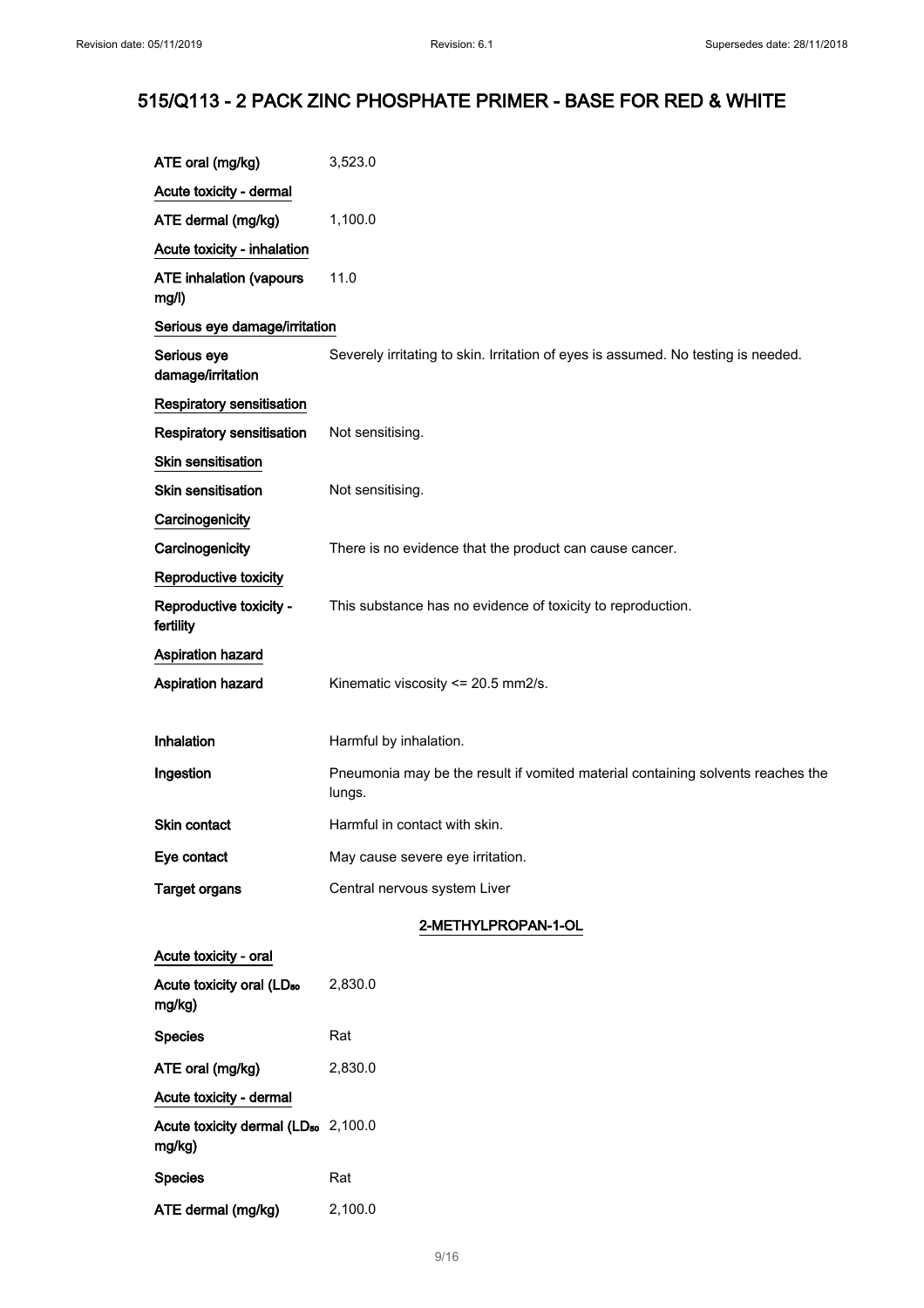| Non Corrosive to skin.                             |  |  |
|----------------------------------------------------|--|--|
|                                                    |  |  |
| Not sensitising.                                   |  |  |
|                                                    |  |  |
| Data lacking.                                      |  |  |
|                                                    |  |  |
| No evidence of carcinogenicity in animal studies   |  |  |
|                                                    |  |  |
| Data lacking.                                      |  |  |
| Irritating to respiratory system.                  |  |  |
| May cause severe eye irritation.                   |  |  |
| 1-METHOXY-2-PROPANOL                               |  |  |
|                                                    |  |  |
| 4,016.0                                            |  |  |
| Rat                                                |  |  |
| 4,016.0                                            |  |  |
|                                                    |  |  |
| Acute toxicity dermal (LD <sub>50</sub> 2,100.0    |  |  |
| Rat                                                |  |  |
| 2,100.0                                            |  |  |
|                                                    |  |  |
| Non Corrosive to skin.                             |  |  |
|                                                    |  |  |
| Not sensitising.                                   |  |  |
|                                                    |  |  |
| Data lacking.                                      |  |  |
|                                                    |  |  |
| No evidence of carcinogenicity in animal studies   |  |  |
|                                                    |  |  |
| Data lacking.                                      |  |  |
| Specific target organ toxicity - repeated exposure |  |  |
|                                                    |  |  |

STOT - repeated exposure Not determined.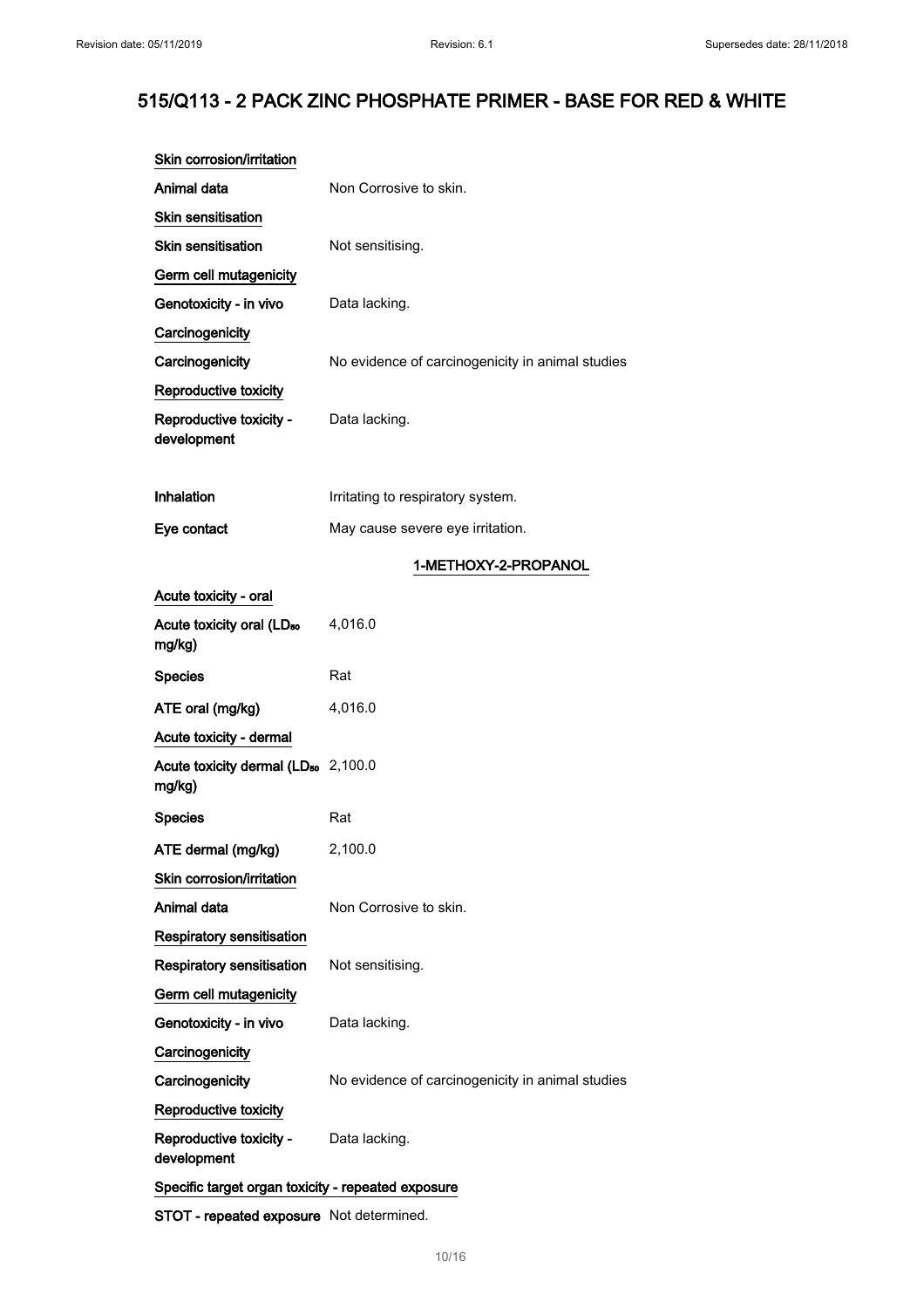### TRIZINC BIS(ORTHOPHOSPHATE)

|                                           | Acute toxicity - oral                              |                                                                                                      |
|-------------------------------------------|----------------------------------------------------|------------------------------------------------------------------------------------------------------|
|                                           | Acute toxicity oral (LD <sub>50</sub><br>mg/kg)    | 5,100.0                                                                                              |
|                                           | <b>Species</b>                                     | Rat                                                                                                  |
|                                           | ATE oral (mg/kg)                                   | 5,100.0                                                                                              |
|                                           | Acute toxicity - inhalation                        |                                                                                                      |
|                                           | Notes (inhalation LC <sub>50</sub> )               | Not irritating                                                                                       |
|                                           | Skin corrosion/irritation                          |                                                                                                      |
|                                           | Animal data                                        | Not irritating.                                                                                      |
|                                           | Serious eye damage/irritation                      |                                                                                                      |
|                                           | Serious eye<br>damage/irritation                   | Not irritating.                                                                                      |
|                                           | <b>Respiratory sensitisation</b>                   |                                                                                                      |
|                                           | <b>Respiratory sensitisation</b>                   | Not sensitising.                                                                                     |
|                                           | <b>Skin sensitisation</b>                          |                                                                                                      |
|                                           | <b>Skin sensitisation</b>                          | Not sensitising.                                                                                     |
|                                           | Germ cell mutagenicity                             |                                                                                                      |
|                                           | Genotoxicity - in vitro                            | Does not contain any substances known to be mutagenic.                                               |
|                                           | Carcinogenicity                                    |                                                                                                      |
|                                           | Carcinogenicity                                    | There is no evidence that the product can cause cancer.                                              |
|                                           | Reproductive toxicity                              |                                                                                                      |
|                                           | Reproductive toxicity -<br>fertility               | This substance has no evidence of toxicity to reproduction.                                          |
|                                           | Specific target organ toxicity - single exposure   |                                                                                                      |
|                                           | STOT - single exposure                             | Not classified as a specific target organ toxicant after a single exposure.                          |
|                                           | Specific target organ toxicity - repeated exposure |                                                                                                      |
|                                           |                                                    | STOT - repeated exposure Not classified as a specific target organ toxicant after repeated exposure. |
|                                           | <b>General information</b>                         | No specific health hazards known.                                                                    |
| <b>SECTION 12: Ecological information</b> |                                                    |                                                                                                      |
| Ecotoxicity                               |                                                    | There are no data on the ecotoxicity of this product.                                                |
| Ecological information on ingredients.    |                                                    |                                                                                                      |
|                                           |                                                    | <b>XYLENE</b>                                                                                        |
|                                           | Ecotoxicity                                        | The product is not expected to be hazardous to the environment.                                      |
| 12.1. Toxicity                            |                                                    |                                                                                                      |
| <b>Toxicity</b>                           |                                                    | Aquatic Chronic 2 - H411 Toxic to aquatic life with long lasting effects.                            |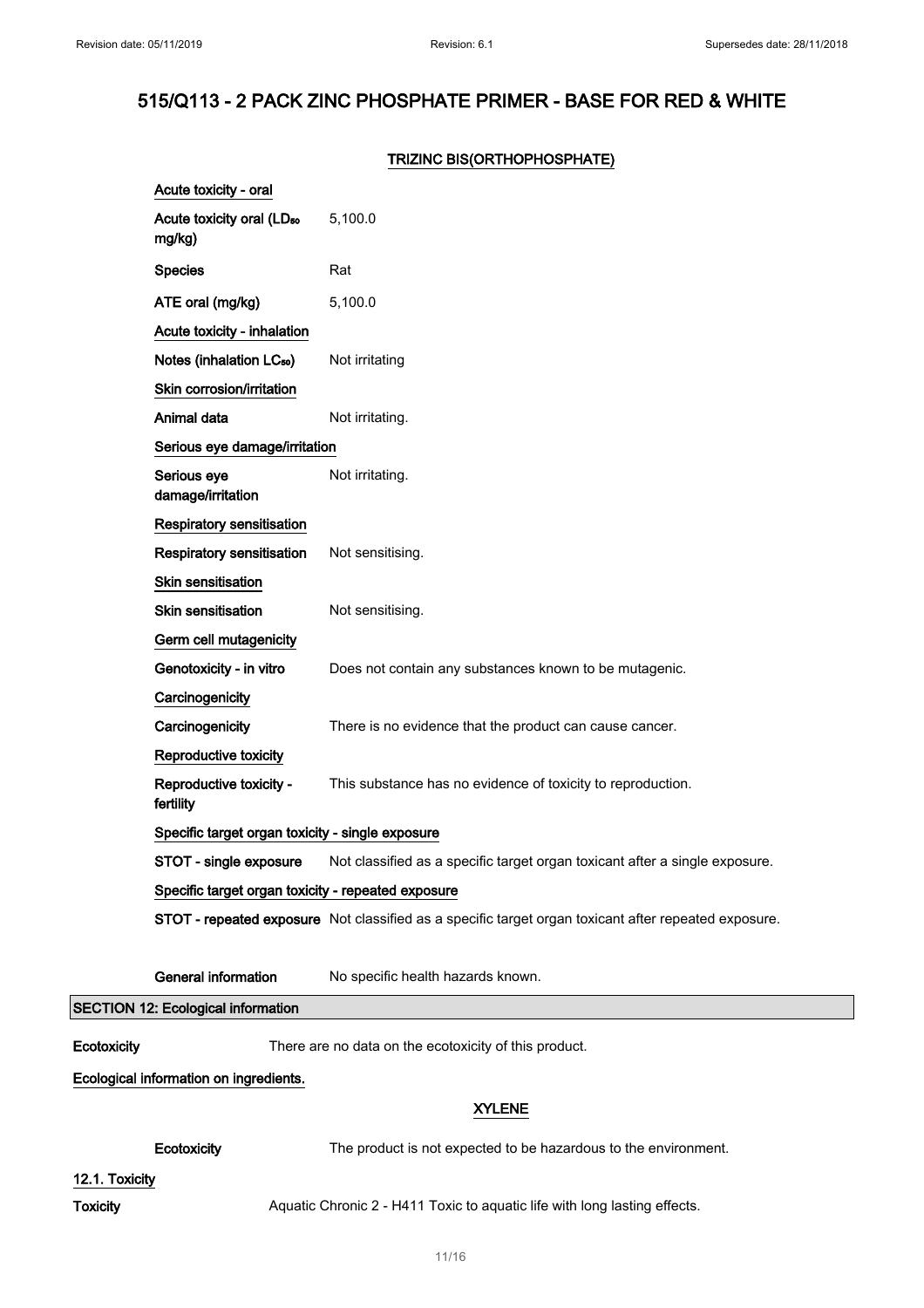#### Ecological information on ingredients.

XYLENE Acute aquatic toxicity Acute toxicity - fish LC<sub>50</sub>, 96 hours: 2.6 mg/l, Fish Acute toxicity - aquatic invertebrates EC<sub>50</sub>, 48 hours: 3.62 mg/l, Daphnia magna Acute toxicity - aquatic plants IC<sub>50</sub>, 72 hours: 3.2 mg/l, Algae 2-METHYLPROPAN-1-OL Acute aquatic toxicity Acute toxicity - fish LC<sub>50</sub>, 96 hours: 1430 mg/l, Fish Acute toxicity - aquatic invertebrates EC<sub>50</sub>, 48 hours: 1100 mg/l, Daphnia magna Acute toxicity - aquatic plants EC<sub>50</sub>, 72 hours: 593 mg/l, Pseudokirchneriella subcapitata Acute toxicity microorganisms IC<sub>50</sub>, 16 hours: >1000 mg/l, Activated sludge 1-METHOXY-2-PROPANOL Acute aquatic toxicity Acute toxicity - fish Based on available data the classification criteria are not met. Acute toxicity - aquatic invertebrates EC₅₀, 48 hours: 23300 mg/l, Daphnia magna Acute toxicity - aquatic plants EC₅₀, : >1000 mg/l, Algae Acute toxicity microorganisms IC<sub>50</sub>, 3 hours: >1000 mg/l, Activated sludge TRIZINC BIS(ORTHOPHOSPHATE) Acute aquatic toxicity **LE(C)**<sub>50</sub> 0.1 < L(E)C50 ≤ 1 M factor (Acute) 1 Acute toxicity - fish LC<sub>so</sub>, 96 hours: Oncorhynchus mykiss 0.14 - 0.26 Zn2+ mg/l, Fish Acute toxicity - aquatic invertebrates EC<sub>50</sub>, 48 hours: Daphnia magna 0.04 - 0.86 Zn2+ mg/l, Daphnia magna Acute toxicity - aquatic plants EC<sub>50</sub>, 72 hours: 0.136 - 0.15 Zn2+ mg/l, Selenastrum capricornutum IC<sub>50</sub>, 72 hours: Desmodesmus subspicatus <0.3 mg/l, Algae Chronic aquatic toxicity  $NOEC$  0.01 <  $NOEC \leq 0.1$ Degradability Non-rapidly degradable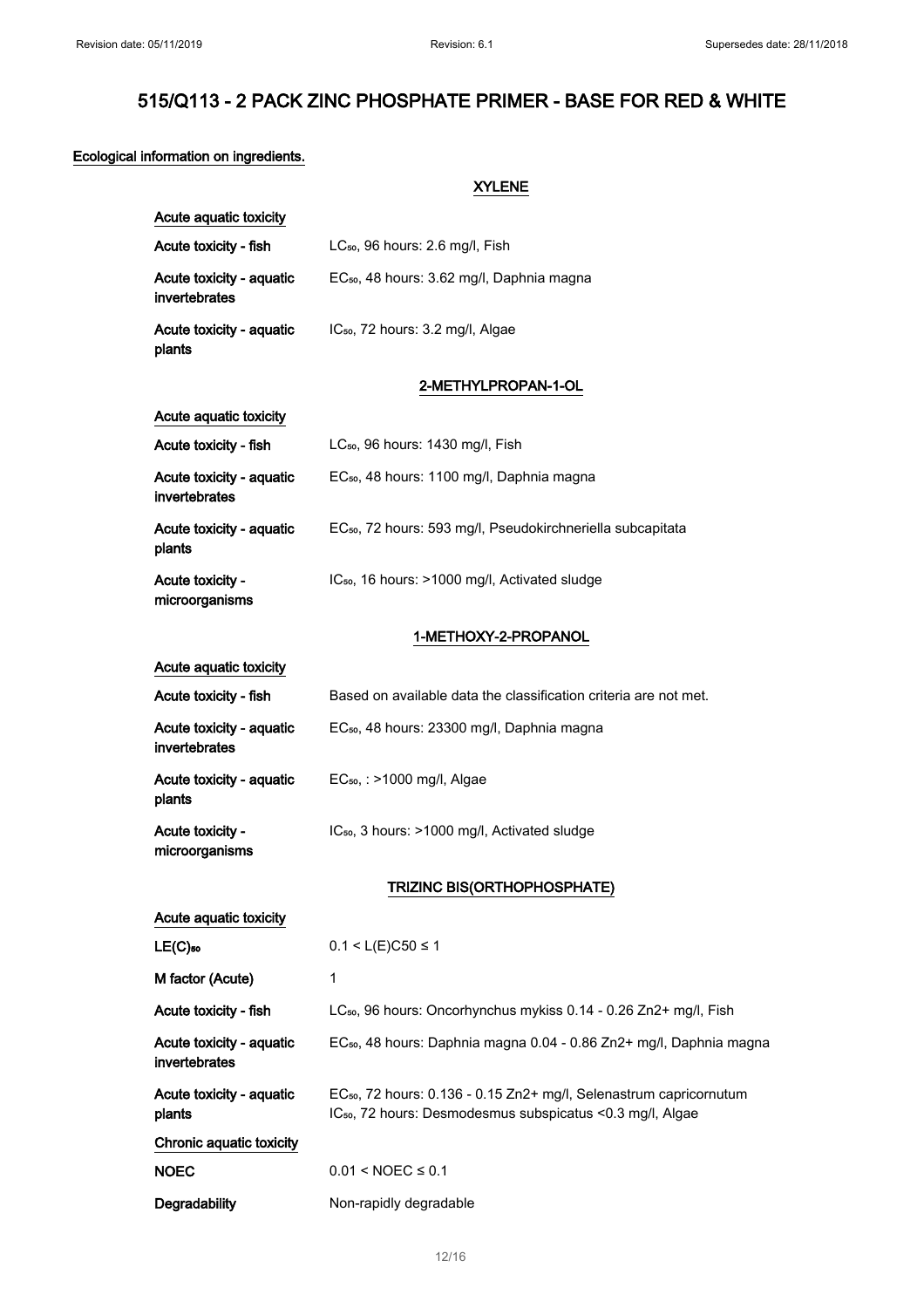M factor (Chronic) 1

12.2. Persistence and degradability

Persistence and degradability The degradability of the product is not known.

Ecological information on ingredients.

### XYLENE

Persistence and degradability The product is readily biodegradable.

#### 12.3. Bioaccumulative potential

Bioaccumulative potential No data available on bioaccumulation.

Partition coefficient Not determined.

Ecological information on ingredients.

#### XYLENE

Partition coefficient log Kow: 3.12 - 3.2

### TRIZINC BIS(ORTHOPHOSPHATE)

Bioaccumulative potential The product is not bioaccumulating.

12.4. Mobility in soil

Mobility The product is insoluble in water. Volatile liquid. The product contains organic solvents which will evaporate easily from all surfaces.

#### 12.5. Results of PBT and vPvB assessment

Results of PBT and vPvB assessment This product does not contain any substances classified as PBT or vPvB.

Ecological information on ingredients.

### XYLENE

Results of PBT and vPvB assessment This substance is not classified as PBT or vPvB according to current EU criteria.

### TRIZINC BIS(ORTHOPHOSPHATE)

Results of PBT and vPvB assessment This substance is not classified as PBT or vPvB according to current EU criteria.

### 12.6. Other adverse effects

Other adverse effects None known.

Ecological information on ingredients.

#### TRIZINC BIS(ORTHOPHOSPHATE)

| Other adverse effects<br>Not available. |
|-----------------------------------------|
|-----------------------------------------|

SECTION 13: Disposal considerations

#### 13.1. Waste treatment methods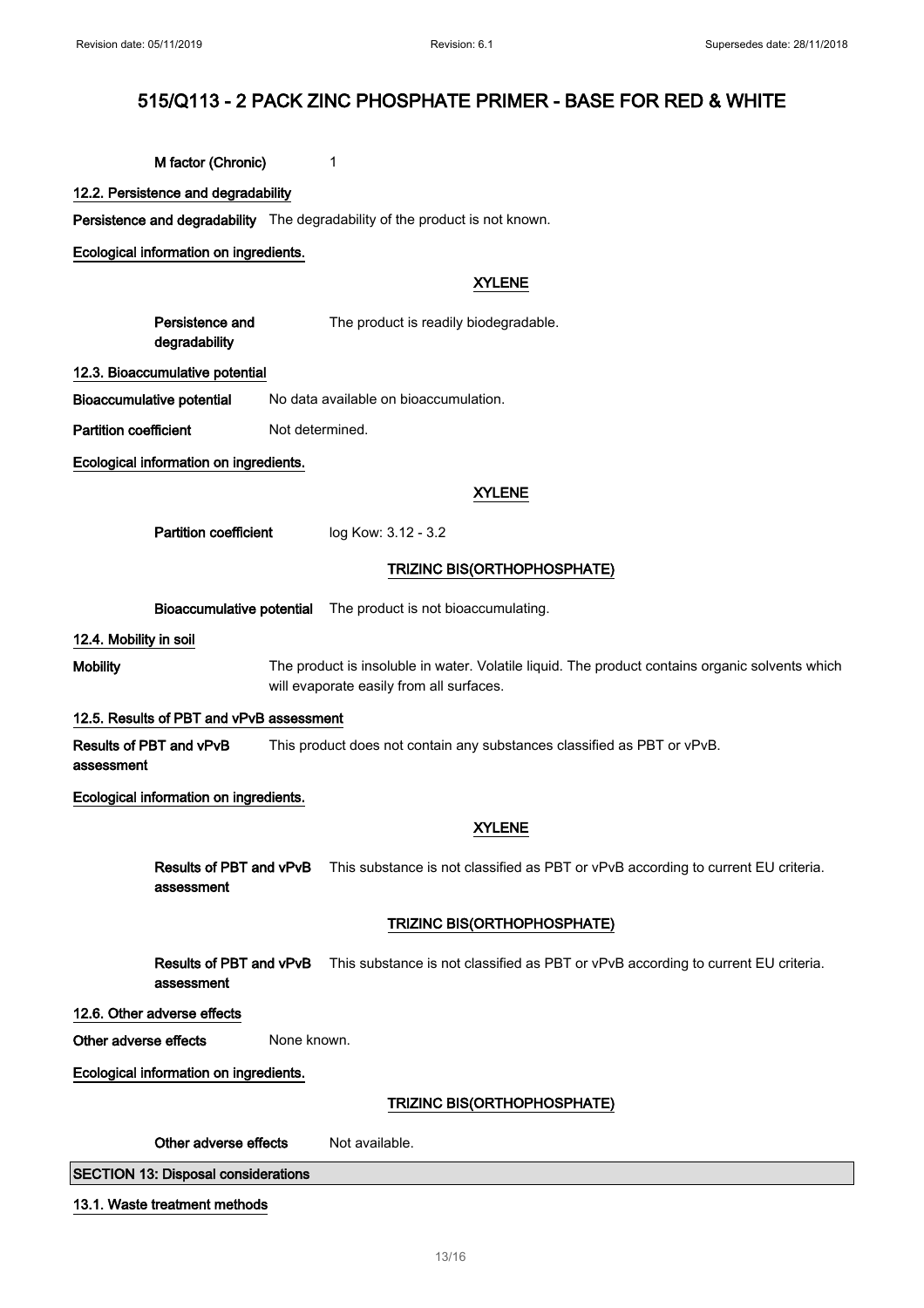| General information | Avoid the spillage or runoff entering drains, sewers or watercourses. Waste should be treated<br>as controlled waste. Dispose of waste to licensed waste disposal site in accordance with the<br>requirements of the local Waste Disposal Authority. When handling waste, the safety<br>precautions applying to handling of the product should be considered. DO NOT reuse<br>containers containing residual product without commercial cleaning                                                                                                                                                                                                          |
|---------------------|-----------------------------------------------------------------------------------------------------------------------------------------------------------------------------------------------------------------------------------------------------------------------------------------------------------------------------------------------------------------------------------------------------------------------------------------------------------------------------------------------------------------------------------------------------------------------------------------------------------------------------------------------------------|
| Waste class         | When this material, in its liquid state, as supplied, becomes a waste, it is categorised as a<br>hazardous waste, with code 08 01 11* (EPOXY BASED LIQUID WASTE). Part-used<br>containers, not drained and/or rigorously scraped out and containing residues of the supplied<br>material, are categorised as hazardous waste, with code 08 01 11* (EPOXY BASED LIQUID<br>WASTE). Ideally this component should be mixed with the appropriate hardener and allowed<br>to react fully to produce a solid waste. Neutralised empty packages, are categorised as non-<br>hazardous waste, with code 15 01 02(plastic packaging) or 15 01 04 (metal packaging) |

General This product is packed in accordance with the Limited Quantity Provisions of CDGCPL2, ADR

## SECTION 14: Transport information

|                                   | and IMDG.                       |
|-----------------------------------|---------------------------------|
| 14.1. UN number                   |                                 |
| UN No. (ADR/RID)                  | 1263                            |
| UN No. (IMDG)                     | 1263                            |
| UN No. (ICAO)                     | 1263                            |
| 14.2. UN proper shipping name     |                                 |
| Proper shipping name<br>(ADR/RID) | PAINT OR PAINT RELATED MATERIAL |

Proper shipping name (IMDG) PAINT OR PAINT RELATED MATERIAL

Proper shipping name (ICAO) PAINT OR PAINT RELATED MATERIAL

| 14.3. Transport hazard class(es) |   |
|----------------------------------|---|
| <b>ADR/RID class</b>             | 3 |
| <b>IMDG class</b>                | 3 |
| ICAO class/division              | 3 |

### Transport labels



14.4. Packing group

| <b>ADR/RID packing group</b> | Ш |
|------------------------------|---|
| <b>IMDG packing group</b>    | Ш |
| ICAO packing group           | Ш |

### 14.5. Environmental hazards

Environmentally hazardous substance/marine pollutant No.

14.6. Special precautions for user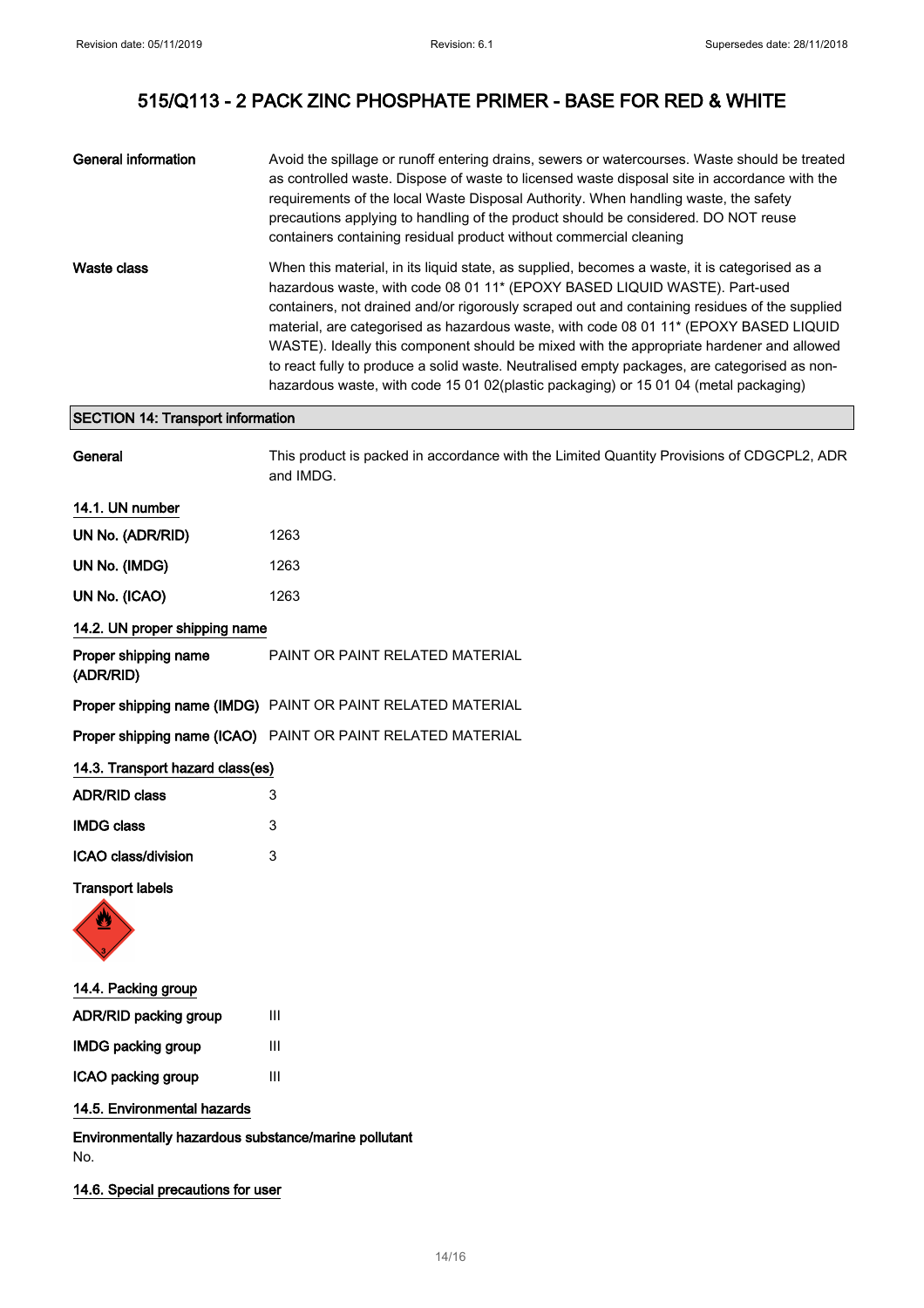Always transport in closed containers that are upright and secure. Ensure that persons transporting the product know what to do in the event of an accident or spillage.

| EmS | $F-E$ , S-E |
|-----|-------------|
|-----|-------------|

Tunnel restriction code (D/E)

### 14.7. Transport in bulk according to Annex II of MARPOL and the IBC Code

Transport in bulk according to Not applicable. Annex II of MARPOL 73/78 and the IBC Code

#### SECTION 15: Regulatory information

### 15.1. Safety, health and environmental regulations/legislation specific for the substance or mixture

| EU legislation | Regulation (EC) No 1907/2006 of the European Parliament and of the Council of 18                     |
|----------------|------------------------------------------------------------------------------------------------------|
|                | December 2006 concerning the Registration, Evaluation, Authorisation and Restriction of              |
|                | Chemicals (REACH) (as amended).                                                                      |
|                | Regulation (EC) No 1272/2008 of the European Parliament and of the Council of 16                     |
|                | December 2008 on classification, labelling and packaging of substances and mixtures (as<br>amended). |
|                | Commission Regulation (EU) No 2015/830 of 28 May 2015.                                               |

### 15.2. Chemical safety assessment

No chemical safety assessment has been carried out.

SECTION 16: Other information

| Abbreviations and acronyms          | ATE: Acute Toxicity Estimate.                                                          |
|-------------------------------------|----------------------------------------------------------------------------------------|
| used in the safety data sheet       | ADR: European Agreement concerning the International Carriage of Dangerous Goods by    |
|                                     | Road.                                                                                  |
|                                     | CAS: Chemical Abstracts Service.                                                       |
|                                     | DNEL: Derived No Effect Level.                                                         |
|                                     | GHS: Globally Harmonized System.                                                       |
|                                     | IATA: International Air Transport Association.                                         |
|                                     | ICAO: Technical Instructions for the Safe Transport of Dangerous Goods by Air.         |
|                                     | IMDG: International Maritime Dangerous Goods.                                          |
|                                     | LD <sub>50</sub> : Lethal Dose to 50% of a test population (Median Lethal Dose).       |
|                                     | PBT: Persistent. Bioaccumulative and Toxic substance.                                  |
|                                     | PNEC: Predicted No Effect Concentration.                                               |
|                                     | REACH: Registration, Evaluation, Authorisation and Restriction of Chemicals Regulation |
|                                     | (EC) No 1907/2006.                                                                     |
|                                     | vPvB: Very Persistent and Very Bioaccumulative.                                        |
|                                     | EC <sub>50</sub> : 50% of maximal Effective Concentration.                             |
| <b>Classification abbreviations</b> | Aquatic Acute = Hazardous to the aquatic environment (acute)                           |
| and acronyms                        | Aquatic Chronic = Hazardous to the aquatic environment (chronic)                       |
|                                     | Asp. Tox. = Aspiration hazard                                                          |
|                                     | Eye Dam. = Serious eye damage                                                          |
|                                     | Eye Irrit. = Eye irritation                                                            |
|                                     | Resp. Sens. = Respiratory sensitisation                                                |
|                                     | Skin Corr. = Skin corrosion                                                            |
|                                     | Skin Irrit. = Skin irritation                                                          |
|                                     | Skin Sens. = Skin sensitisation                                                        |
|                                     | STOT RE = Specific target organ toxicity-repeated exposure                             |
|                                     | STOT SE = Specific target organ toxicity-single exposure                               |